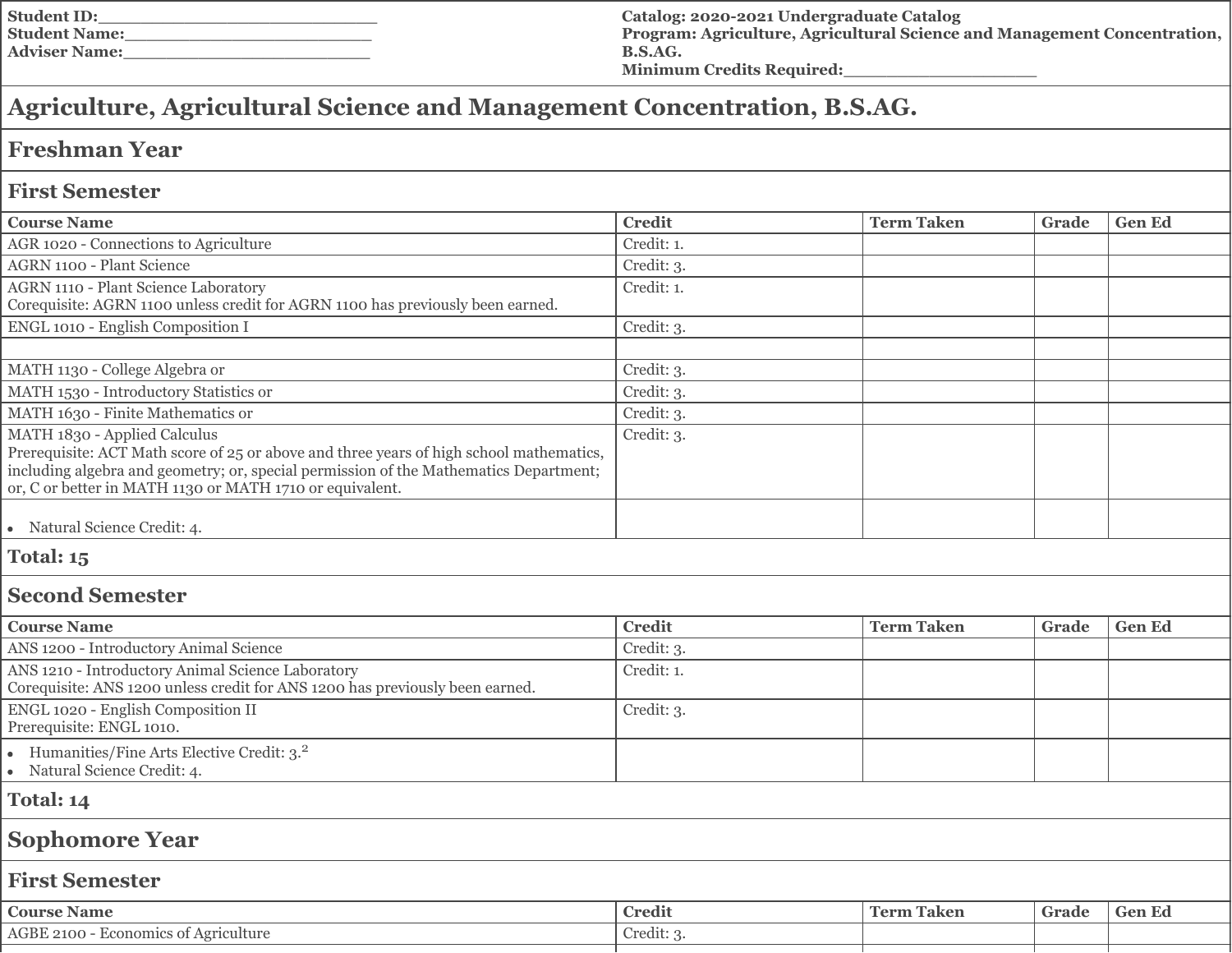| AGET 2110 - Agricultural Engineering Technology                                                                           | Credit: 2.    |                   |       |               |
|---------------------------------------------------------------------------------------------------------------------------|---------------|-------------------|-------|---------------|
| Corequisite: AGET 2115.                                                                                                   |               |                   |       |               |
| AGET 2115 - Agricultural Engineering Technology Laboratory or<br>Corequisite: AGET 2110.                                  | Credit: 1.    |                   |       |               |
| <b>AGET 3110 - Natural Resource Systems</b>                                                                               | Credit: 2.    |                   |       |               |
| Corequisite: AGET 3115.                                                                                                   |               |                   |       |               |
| AGET 3115 - Natural Resource Systems Laboratory<br>Corequisite: AGET 3110.                                                | Credit: 1.    |                   |       |               |
|                                                                                                                           |               |                   |       |               |
| COMM 2025 - Fundamentals of Communication or                                                                              | Credit: 3.    |                   |       |               |
| PC 2500 - Communicating in the Professions<br>Prerequisite: ENGL 1020 or concurrent enrollment in ENGL 1020.              | Credit: 3.    |                   |       |               |
|                                                                                                                           |               |                   |       |               |
| HIST 2010 - Early United States History                                                                                   | Credit: 3.    |                   |       |               |
| • Social/Behavioral Science Elective Credit: 3.                                                                           |               |                   |       |               |
| Total: 15                                                                                                                 |               |                   |       |               |
| <b>Second Semester</b>                                                                                                    |               |                   |       |               |
| <b>Course Name</b>                                                                                                        | <b>Credit</b> | <b>Term Taken</b> | Grade | <b>Gen Ed</b> |
| AGRN 2000 - Soil and the Environment or                                                                                   | Credit: 3.    |                   |       |               |
| AGRN 3000 - Soils<br>Prerequisite: CHEM 1020 or CHEM 1120 or consent of instructor.                                       | Credit: 4.    |                   |       |               |
|                                                                                                                           |               |                   |       |               |
| ENGL 2130 - Topics in American Literature or<br>Prerequisite: ENGL 1020.                                                  | Credit: 3.    |                   |       |               |
| ENGL 2235 - Topics in British Literature or<br>Prerequisite: ENGL 1020.                                                   | Credit: 3.    |                   |       |               |
| ENGL 2330 - Topics in World Literature<br>Prerequisite: ENGL 1020.                                                        | Credit: 3.    |                   |       |               |
|                                                                                                                           |               |                   |       |               |
| HIST 2020 - Modern United States History                                                                                  | Credit: 3.    |                   |       |               |
| • Humanities/Fine Arts Elective Credit: $3.2$<br>· Social/Behavioral Science Elective Credit: 3.                          |               |                   |       |               |
| Total: 15                                                                                                                 |               |                   |       |               |
| <b>Junior Year</b>                                                                                                        |               |                   |       |               |
| <b>First Semester</b>                                                                                                     |               |                   |       |               |
| <b>Course Name</b>                                                                                                        | <b>Credit</b> | <b>Term Taken</b> | Grade | <b>Gen Ed</b> |
| AGHE 3000 - (WSL2) Leadership and Service or                                                                              | Credit: 3.    |                   |       |               |
| AGED 3010 - Professional Leadership Development or                                                                        | Credit: 3.    |                   |       |               |
| AGHE 3200 - Study Abroad Exploration or<br>Prerequisite: Sophomore standing and/or 30 credit hours toward degree program. | Credit: 1-6.  |                   |       |               |
|                                                                                                                           |               |                   |       |               |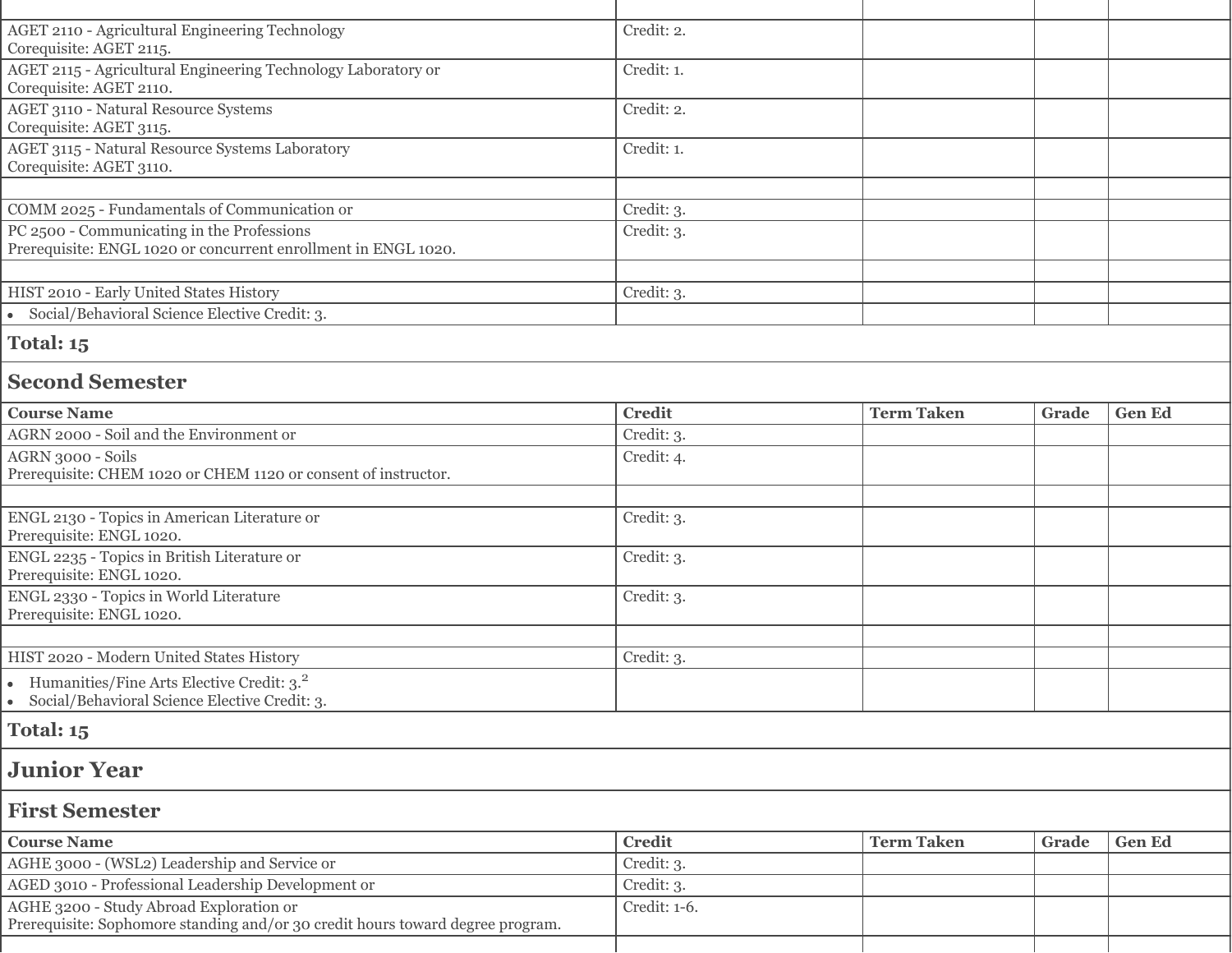| AGHE 3275 - Research in Agriculture and Human Ecology                                                                   | Credit: 3.    |                   |       |               |
|-------------------------------------------------------------------------------------------------------------------------|---------------|-------------------|-------|---------------|
| Prerequisite: Sophomore standing, AGHE 2022.                                                                            |               |                   |       |               |
|                                                                                                                         |               |                   |       |               |
| AGR 3940 - Advanced Internship or                                                                                       | Credit: 3.    |                   |       |               |
| Prerequisite: Junior or Senior standing and recommendation of advisor; must conform                                     |               |                   |       |               |
| to departmental guidelines.                                                                                             |               |                   |       |               |
| AGR 3950 - Advanced Internship or                                                                                       | Credit: 3.    |                   |       |               |
| Prerequisite: Junior or Senior standing and recommendation of advisor; must conform                                     |               |                   |       |               |
| to departmental guidelines.<br>AGR 3960 - Advanced Internship                                                           | Credit: 3.    |                   |       |               |
| Prerequisite: Junior or Senior standing and recommendation of advisor; must conform                                     |               |                   |       |               |
| to departmental guidelines.                                                                                             |               |                   |       |               |
|                                                                                                                         |               |                   |       |               |
| • Primary Ag Concentration (6 hours upper division) Credit: 6.                                                          |               |                   |       |               |
| HEC 3011 - Consumer Economics                                                                                           | Credit: 3.    |                   |       |               |
| Prerequisite: Junior or Senior standing.                                                                                |               |                   |       |               |
| <b>Total: 15</b>                                                                                                        |               |                   |       |               |
| <b>Second Semester</b>                                                                                                  |               |                   |       |               |
| <b>Course Name</b>                                                                                                      | <b>Credit</b> | <b>Term Taken</b> | Grade | <b>Gen Ed</b> |
| AGHE 2022 - Professionalism in Agriculture and Human Ecology                                                            | Credit: 1.    |                   |       |               |
| DS 2810 - Computer Applications in Business                                                                             | Credit: 3.    |                   |       |               |
| $\bullet$ Electives (9 hours upper division) Credit: 6.                                                                 |               |                   |       |               |
|                                                                                                                         |               |                   |       |               |
| MATH 1130 - College Algebra or                                                                                          | Credit: 3.    |                   |       |               |
| MATH 1530 - Introductory Statistics or                                                                                  | Credit: 3.    |                   |       |               |
| MATH 1630 - Finite Mathematics or                                                                                       | Credit: 3.    |                   |       |               |
|                                                                                                                         |               |                   |       |               |
| MATH 1830 - Applied Calculus<br>Prerequisite: ACT Math score of 25 or above and three years of high school mathematics, | Credit: 3.    |                   |       |               |
| including algebra and geometry; or, special permission of the Mathematics Department;                                   |               |                   |       |               |
| or, C or better in MATH 1130 or MATH 1710 or equivalent.                                                                |               |                   |       |               |
|                                                                                                                         |               |                   |       |               |
| • Primary Ag Concentration (6 hours upper division) Credit: 3.                                                          |               |                   |       |               |
| Total: 16                                                                                                               |               |                   |       |               |
| <b>Senior Year</b>                                                                                                      |               |                   |       |               |
| <b>First Semester</b>                                                                                                   |               |                   |       |               |
| <b>Total: 15</b>                                                                                                        |               |                   |       |               |
| <b>Second Semester</b>                                                                                                  |               |                   |       |               |
|                                                                                                                         |               |                   |       |               |
| <b>Course Name</b>                                                                                                      | <b>Credit</b> | <b>Term Taken</b> | Grade | <b>Gen Ed</b> |
| AGR 4920 - Senior Problem                                                                                               | Credit: 3.    |                   |       |               |
| Prerequisite: Senior standing.                                                                                          |               |                   |       |               |
|                                                                                                                         |               |                   |       |               |